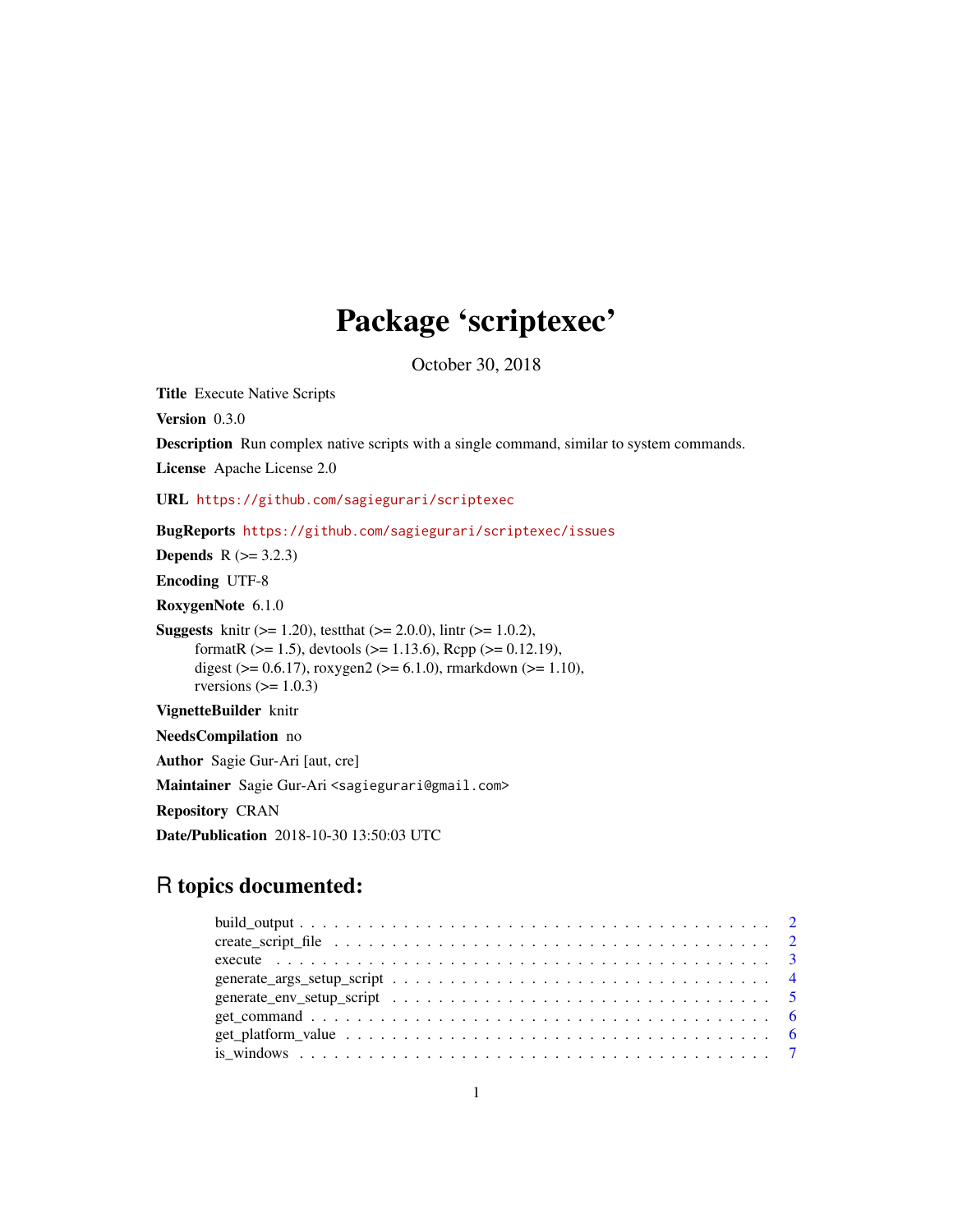<span id="page-1-0"></span>

| Index |  |  |  |  |  |  |  |  |  |  |  |  |  |  |  |  | $\bullet$ |  |
|-------|--|--|--|--|--|--|--|--|--|--|--|--|--|--|--|--|-----------|--|
|       |  |  |  |  |  |  |  |  |  |  |  |  |  |  |  |  |           |  |
|       |  |  |  |  |  |  |  |  |  |  |  |  |  |  |  |  |           |  |
|       |  |  |  |  |  |  |  |  |  |  |  |  |  |  |  |  |           |  |

build\_output *Builds the output structure.*

#### Description

Builds the output structure.

# Usage

build\_output(output, wait)

# Arguments

| output | The invocation output                                                       |
|--------|-----------------------------------------------------------------------------|
| wait   | A TRUE/FALSE parameter, indicating whether the function should wait for the |
|        | command to finish, or run it asynchronously                                 |

# Value

The script output structure

### Examples

```
output <- c('line 1', '\n', 'line 2')
attr(output, 'status') <- 15
script_output <- build_output(output)
```
create\_script\_file *Creates a temporary file, writes the provided script content into it and returns the file name.*

# Description

Creates a temporary file, writes the provided script content into it and returns the file name.

# Usage

```
create_script_file(script = "")
```
#### Arguments

script The script text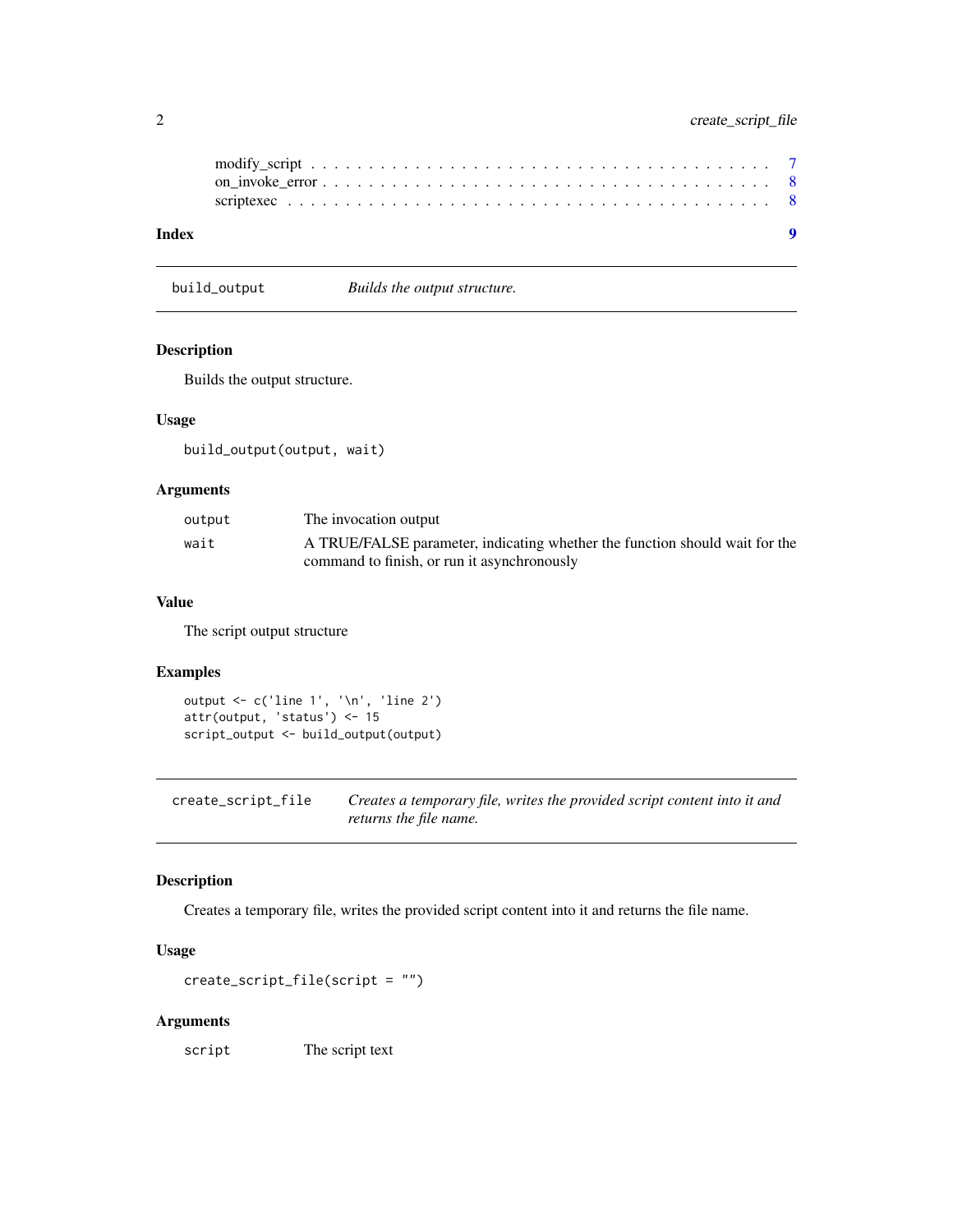#### <span id="page-2-0"></span>execute 3

# Value

The temporary file name

# Examples

filename <- create\_script\_file('echo test')

| execute | Executes a script and returns the output. The stdout and stderr are                                |
|---------|----------------------------------------------------------------------------------------------------|
|         | captured and returned. In case of errors, the exit code will return in<br><i>the status field.</i> |

#### Description

Executes a script and returns the output. The stdout and stderr are captured and returned. In case of errors, the exit code will return in the status field.

# Usage

```
execute(script = ", args = c(), env = character(), wait = TRUE,
  runner = NULL, print_commands = FALSE, get_runtime_script = FALSE)
```
# Arguments

| script             | The script text                                                                                                                                                                                                                    |
|--------------------|------------------------------------------------------------------------------------------------------------------------------------------------------------------------------------------------------------------------------------|
| args               | Optional script command line arguments (arguments are added as variables in<br>the script named ARG1, ARG2, )                                                                                                                      |
| env                | Optional character vector of name=value strings to set environment variables                                                                                                                                                       |
| wait               | A TRUE/FALSE parameter, indicating whether the function should wait for the<br>command to finish, or run it asynchronously (output status will be -1)                                                                              |
| runner             | The executable used to invoke the script (by default cmd.exe for windows, sh<br>for other platforms)                                                                                                                               |
|                    | print_commands True if to print each command before invocation (not available for windows)                                                                                                                                         |
| get_runtime_script | $\mathcal{A}$ . The state of the state of the state of the state of the state of the state of the state of the state of the state of the state of the state of the state of the state of the state of the state of the state of th |

True to return the actual invoked script in a script output parameter

#### Value

The process output, status code (in case wait=TRUE), error message (in case of any errors) and invoked script in the form of list(status = status, output = output\_text, error = error\_message, script  $=$  script $)$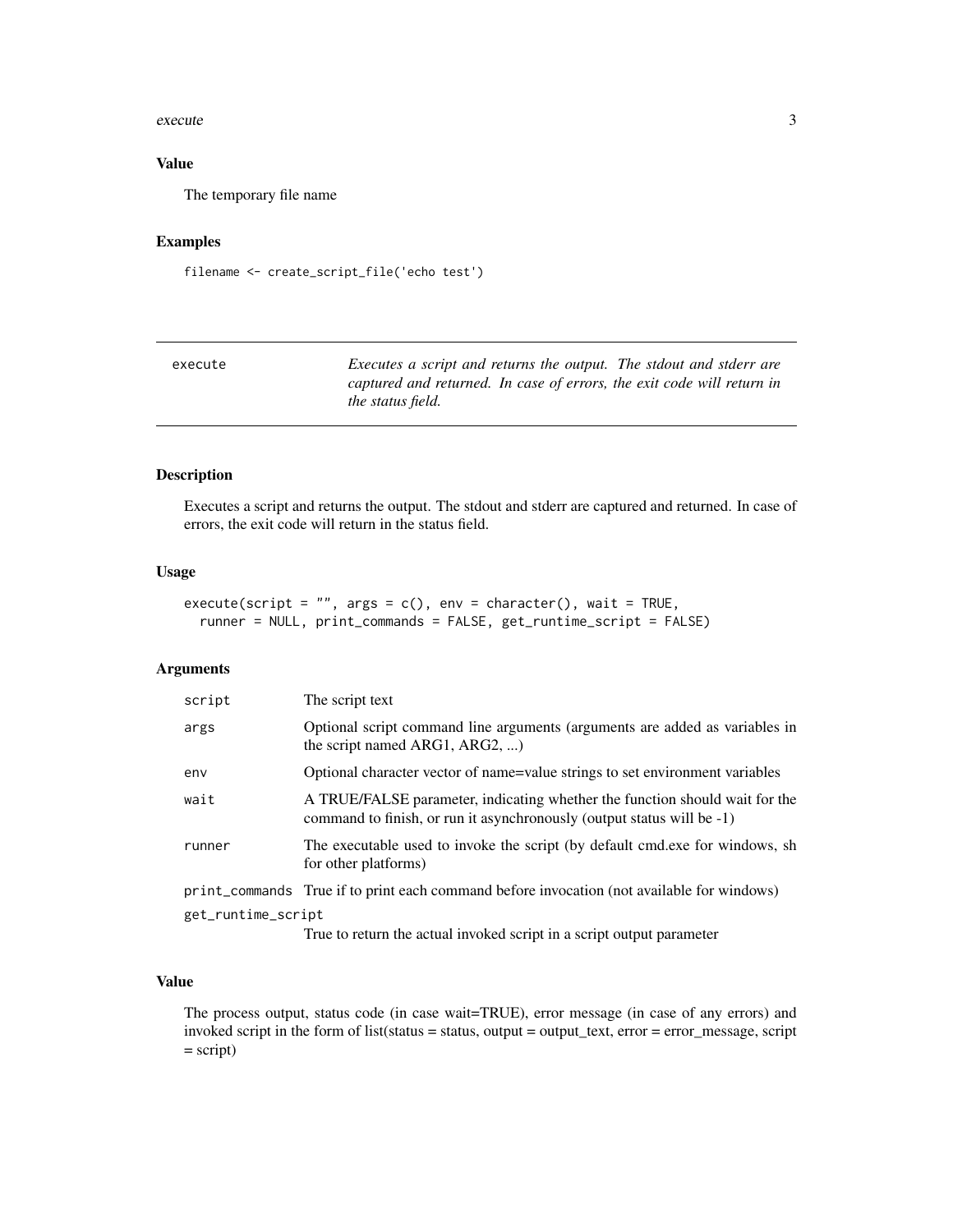#### Examples

```
library('scriptexec')
library('testthat')
# execute script text
output <- scriptexec::execute('echo command1\necho command2')
expect_equal(output$status, 0)
expect_equal(grepl('command1', output$output), TRUE)
expect_equal(grepl('command2', output$output), TRUE)
if (.Platform$OS.type == 'windows') {
    ls_command <- 'dir'
} else {
   ls_command <- 'ls'
}
output <- scriptexec::execute(c('echo user home:', ls_command))
expect_equal(output$status, 0)
# execute multiple commands as a script
output <- scriptexec::execute(c('cd', 'echo test'))
expect_equal(output$status, 0)
# pass arguments (later defined as ARG1, ARG2, ...) and env vars
if (.Platform$OS.type == 'windows') {
    command <- 'echo %ARG1% %ARG2% %MYENV%'
} else {
    command <- 'echo $ARG1 $ARG2 $MYENV'
}
output <- scriptexec::execute(command, args = c('TEST1', 'TEST2'), env = c('MYENV=TEST3'))
expect_equal(output$status, 0)
expect_equal(grepl('TEST1 TEST2 TEST3', output$output), TRUE)
# non zero status code is returned in case of errors
expect_warning(output <- scriptexec::execute('exit 1'))
expect_equal(output$status, 1)
# do not wait for command to finish
output <- scriptexec::execute('echo my really long task', wait = FALSE)
expect_equal(output$status, -1)
```
generate\_args\_setup\_script

*Generates and returns a script which sets up the env vars for the script arguments*

# **Description**

Generates and returns a script which sets up the env vars for the script arguments

<span id="page-3-0"></span>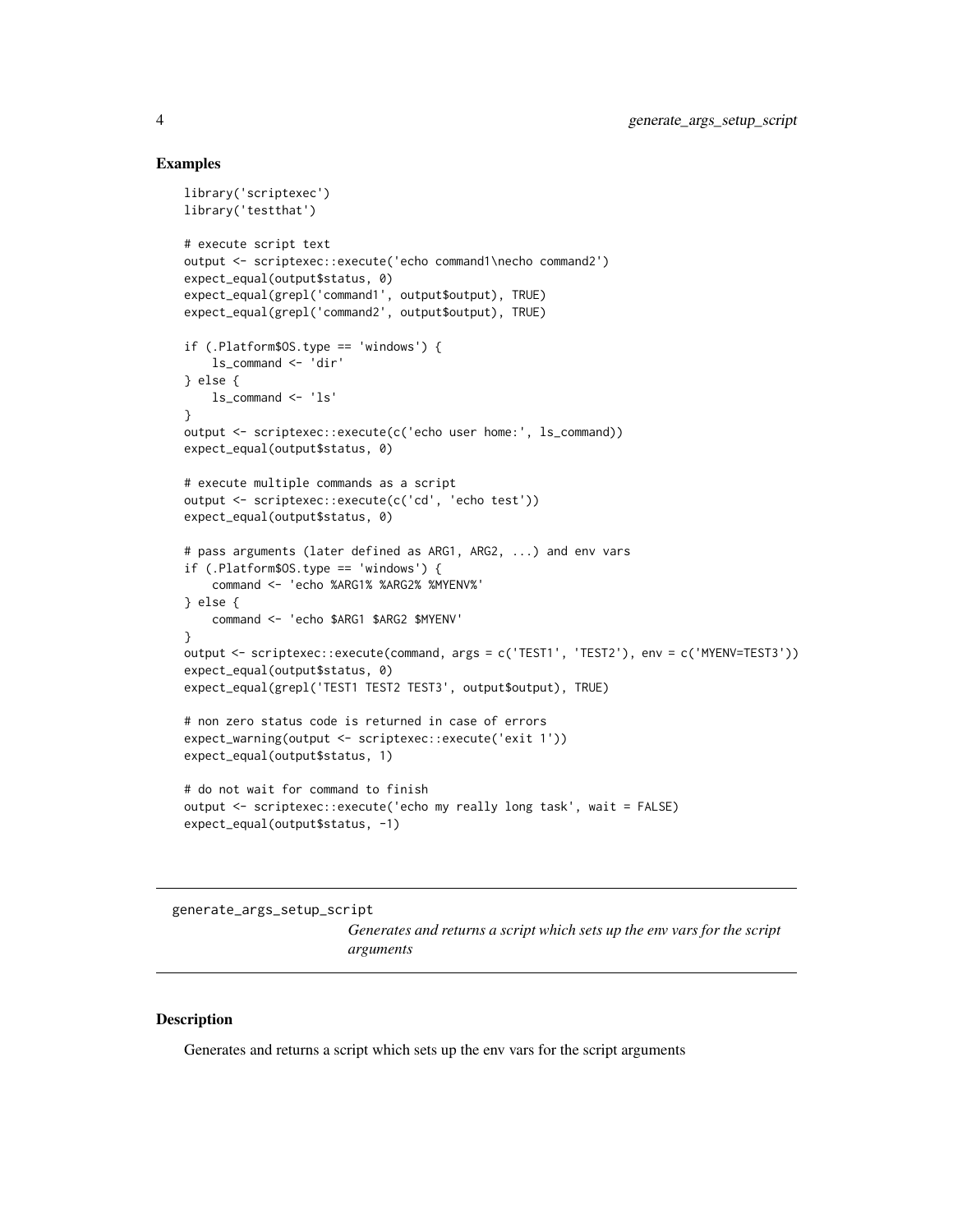# <span id="page-4-0"></span>Usage

generate\_args\_setup\_script(args = character())

#### **Arguments**

args Optional script command line arguments

# Value

The script text which sets up the env vars for the script arguments

# Examples

```
script <- generate_args_setup_script(args = c('first', 'second'))
```
generate\_env\_setup\_script

*Generates and returns a script which sets up the env vars for the script execution.*

### Description

Generates and returns a script which sets up the env vars for the script execution.

# Usage

```
generate_env_setup_script(env = character())
```
# Arguments

env Optional character vector of name=value strings to set environment variables

#### Value

The script text which sets up the env

#### Examples

```
script <- generate_env_setup_script(c('ENV_TEST=MYENV'))
```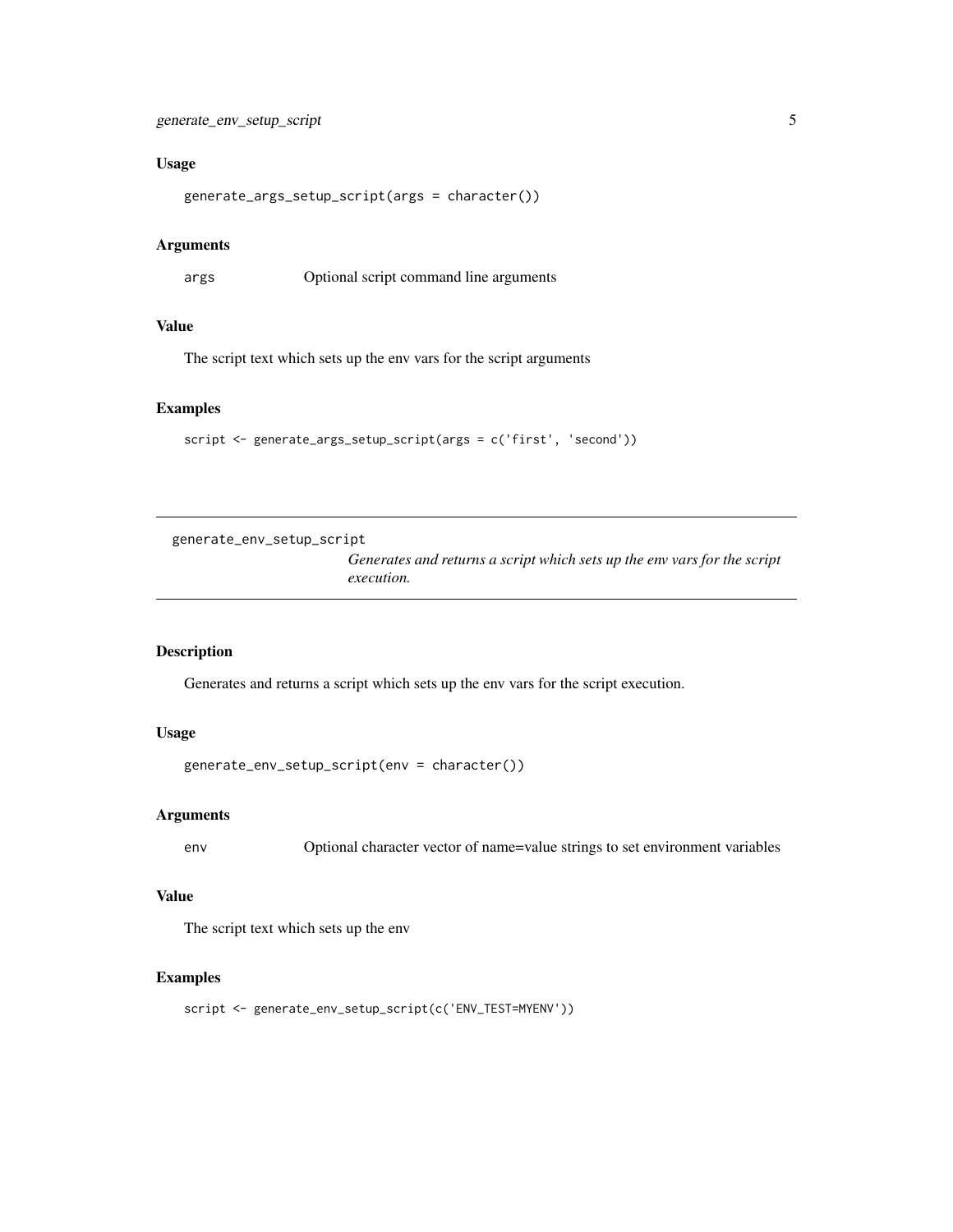<span id="page-5-0"></span>get\_command *Returns the command and arguments needed to execute the provided script file on the current platform.*

#### Description

Returns the command and arguments needed to execute the provided script file on the current platform.

#### Usage

get\_command(filename, runner = NULL)

# Arguments

| filename | The script file to execute                                                                           |
|----------|------------------------------------------------------------------------------------------------------|
| runner   | The executable used to invoke the script (by default cmd.exe for windows, sh<br>for other platforms) |

# Value

A list holding the command and arguments

# Examples

```
command_struct <- get_command('myfile.sh')
command <- command_struct$command
cli_args <- command_struct$args
```
get\_platform\_value *Returns the value based on the current platform.*

#### Description

Returns the value based on the current platform.

### Usage

get\_platform\_value(unix\_value, windows\_value)

#### Arguments

| unix_value    | The unix platform value    |
|---------------|----------------------------|
| windows_value | The windows platform value |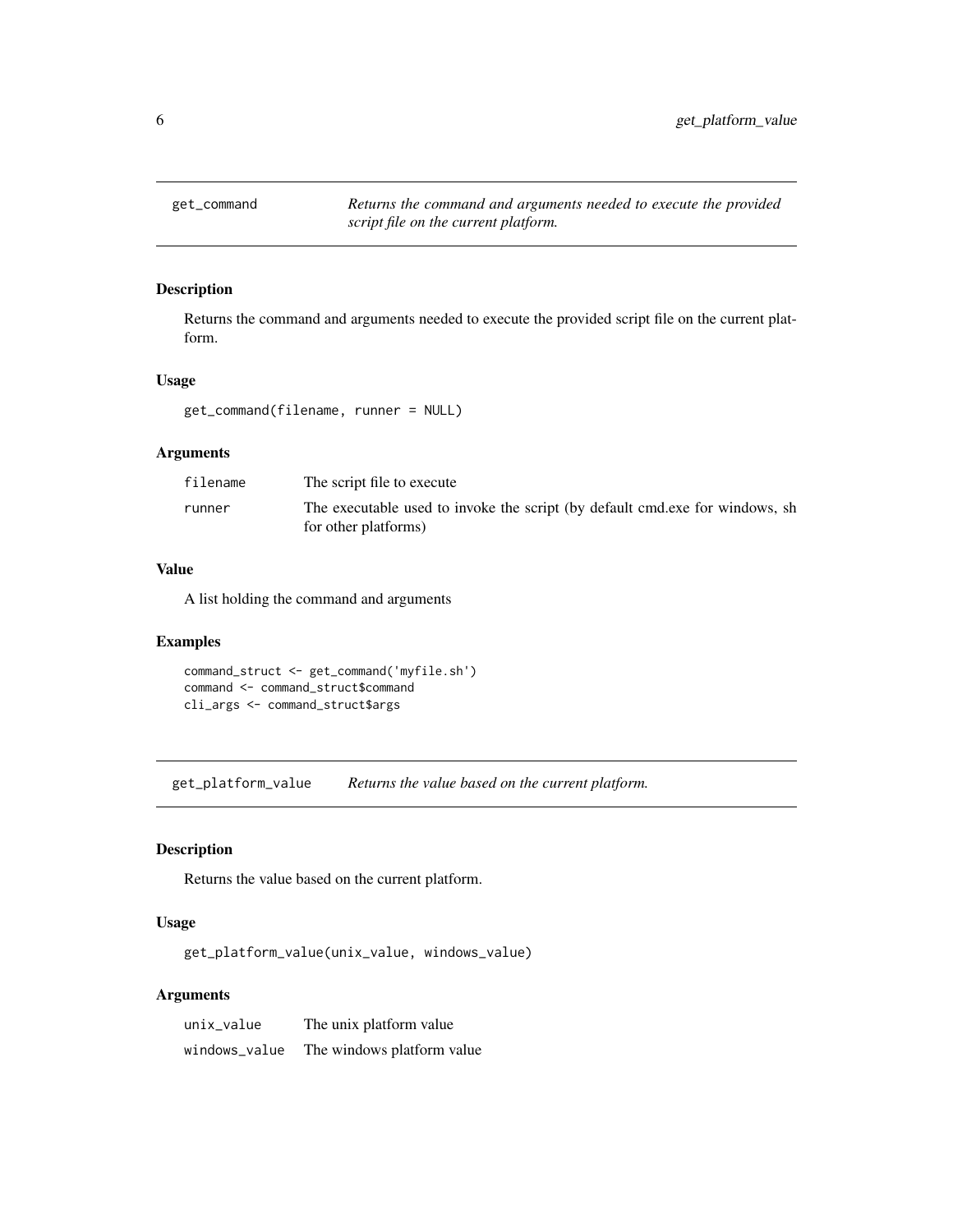# <span id="page-6-0"></span>is\_windows 7

# Value

unix\_value in case of unix system, else the windows\_value

#### Examples

```
platform_value <- get_platform_value('.sh', '.bat')
```
is\_windows *Returns true if windows, else false.*

# Description

Returns true if windows, else false.

#### Usage

is\_windows()

# Value

True if windows, else false.

#### Examples

```
windows <- is_windows()
```

| modify_script | Modifies the provided script text and ensures the script content is exe- |
|---------------|--------------------------------------------------------------------------|
|               | cuted in the correct location.                                           |

# Description

Modifies the provided script text and ensures the script content is executed in the correct location.

#### Usage

```
modify_script(script, args = c(), env = character(),
 print_commands = FALSE)
```
# Arguments

| script | The script text                                                                            |
|--------|--------------------------------------------------------------------------------------------|
| args   | Optional script command line arguments                                                     |
| env    | Optional character vector of name=value strings to set environment variables               |
|        | print_commands True if to print each command before invocation (not available for windows) |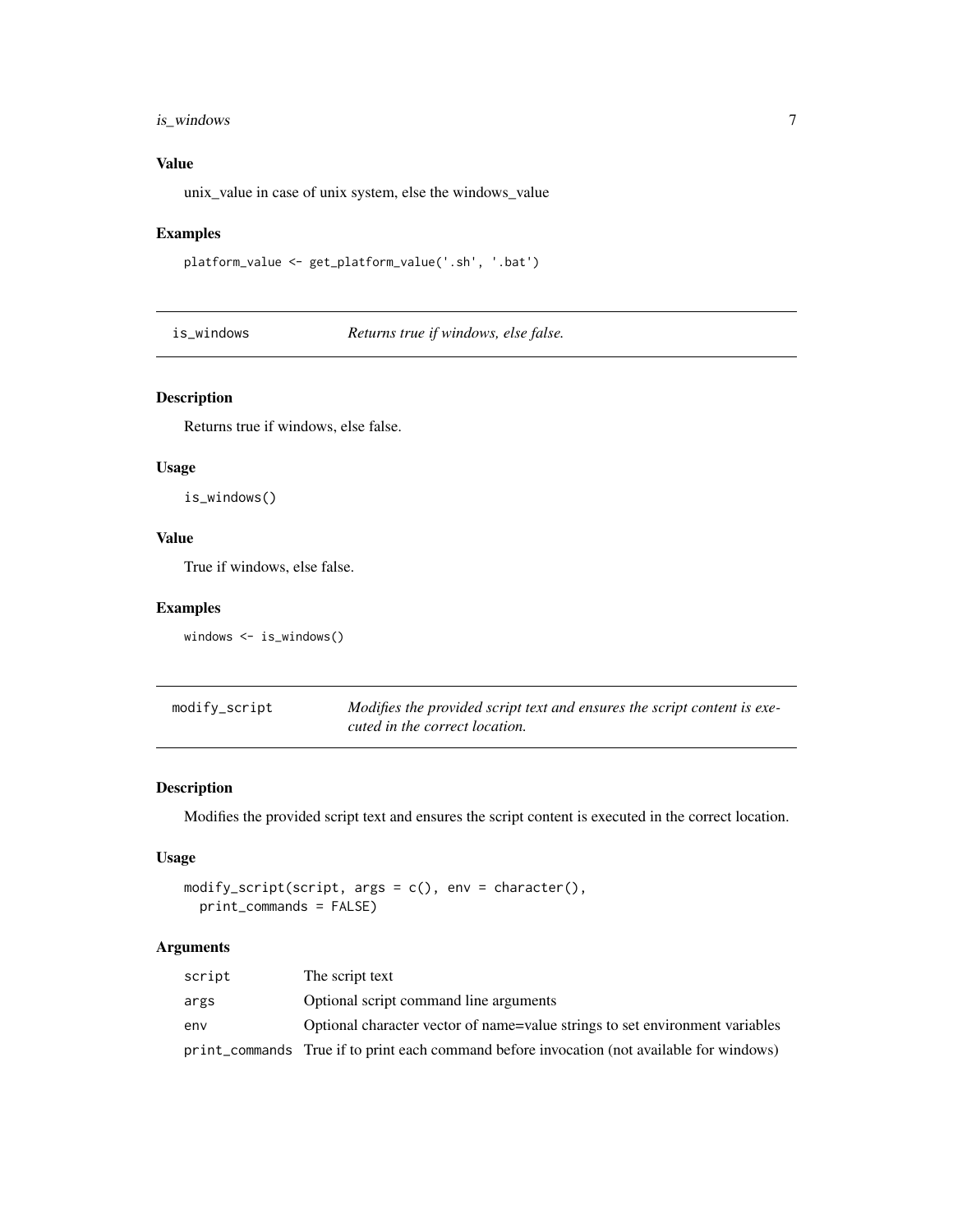# <span id="page-7-0"></span>Value

The modified script text

# Examples

```
script <- modify_script(script = 'echo test', args = c('first', 'second'), env = c('MYENV=MYENV'))
```
on\_invoke\_error *Internal error handler.*

# Description

Internal error handler.

# Usage

on\_invoke\_error(error)

# Arguments

error The invocation error

# Value

The invocation output

scriptexec *scriptexec: Execute native scripts*

# Description

This package provides one main function: execute which executes the provided script and returns its output.